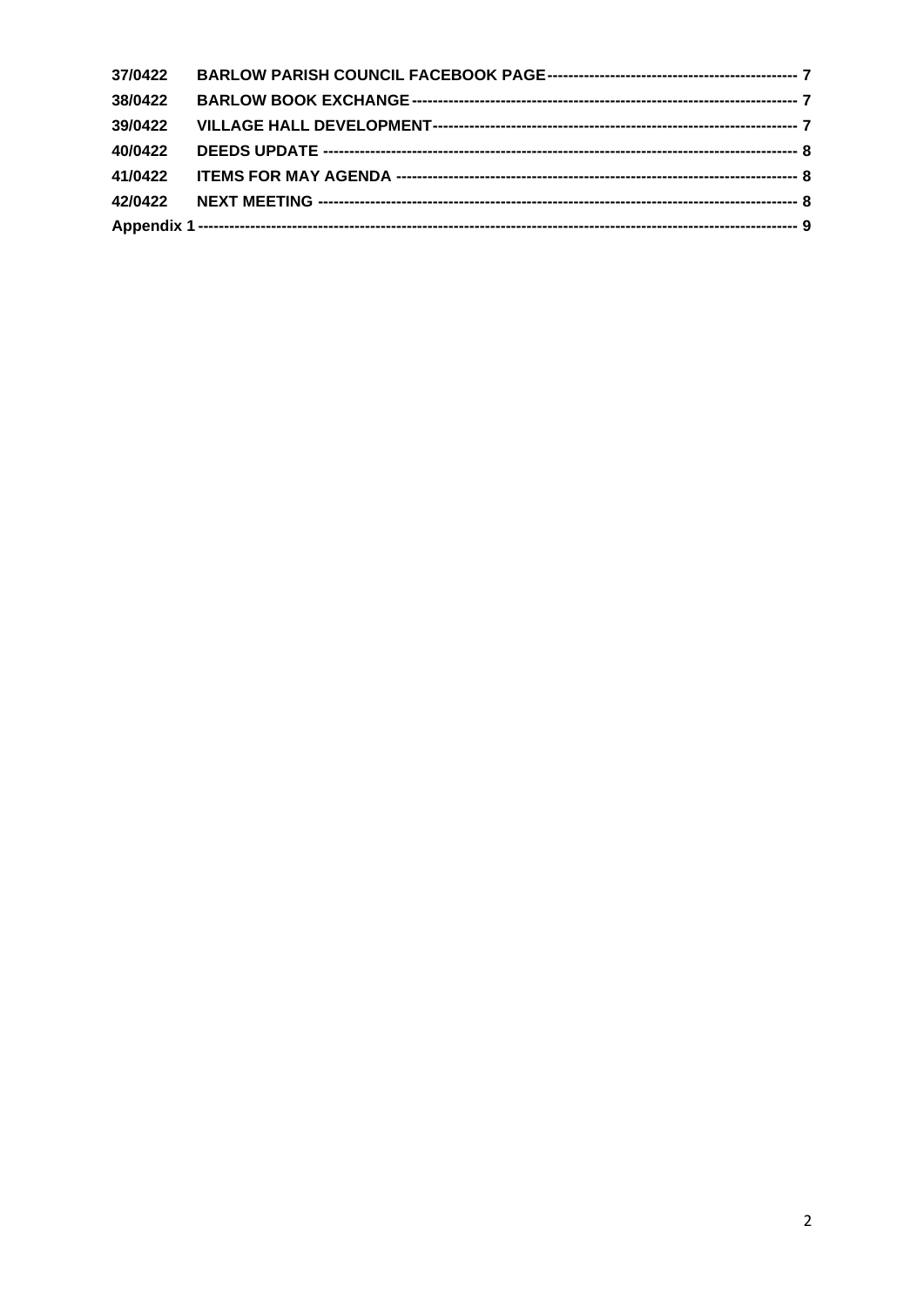- <span id="page-2-0"></span>**01/0422 APOLOGIES FOR ABSENCE** Cllr Hall – Holiday Cllr Foster – County Councillor
- <span id="page-2-1"></span>**02/0422 VARIATION TO THE ORDER OF BUSINESS** No variations.
- <span id="page-2-2"></span>**03/0422 DECLARATION OF MEMBERS INTEREST** Cllr Siddall – Agenda item 15 (Church Treasurer)
- <span id="page-2-3"></span>**04/0422 DISCLOSABLE PECUNIARY INTEREST** None
- <span id="page-2-4"></span>**05/0422 CONFIDENTIAL ITEMS** Agenda Item 20 – Village Hall Development Agenda Item 21 – Deeds update.
- <span id="page-2-5"></span>**06/0422 PUBLIC SPEAKING**

Clerk read out a resident's email regarding the speed watch and unfortunate lack of volunteers to hold any sessions. Parish magazine will post an article to ask for volunteers.

- <span id="page-2-6"></span>**07/0422 MINUTES OF THE PARISH COUNCIL MEETING ON 7 MARCH 2022 RESOLVED** Council approved the minutes of the Parish Council meeting held on 7 March 2022.
- <span id="page-2-7"></span>**08/0422 MATTERS ARISING FROM THE PREVIOUS MINUTES**  No matters arising

### <span id="page-2-8"></span>**09/0422 PLANNING APPLICATIONS FOR CONSULTATION**

- NED 22/00181/FLH Removal of rear dormers and increase in eaves and roof height to create two storey dwelling, single storey front and rear extension, alterations to openings and creation of new vehicular access at The Bungalow, Wilkin Hill, Barlow **RESOLVED** the Council are concerned that the development may be overbearing for the neighbours in terms of height and the size of the proposed scheme.
- NED 22/00191/FL Erection of an agricultural steel portal framed building for storage of fodder and machinery at Furnace Farm, Furnace Lane, Barlow

**RESOLVED** No objection if this does not interfere with any public footpaths.

• NED 22/00205/DISCON – Discharge of condition 3 (door) pursuant to 17/00360/LB at Woodseats Hall, Johnnygate Lane, Barlow **RESOLVED** No comments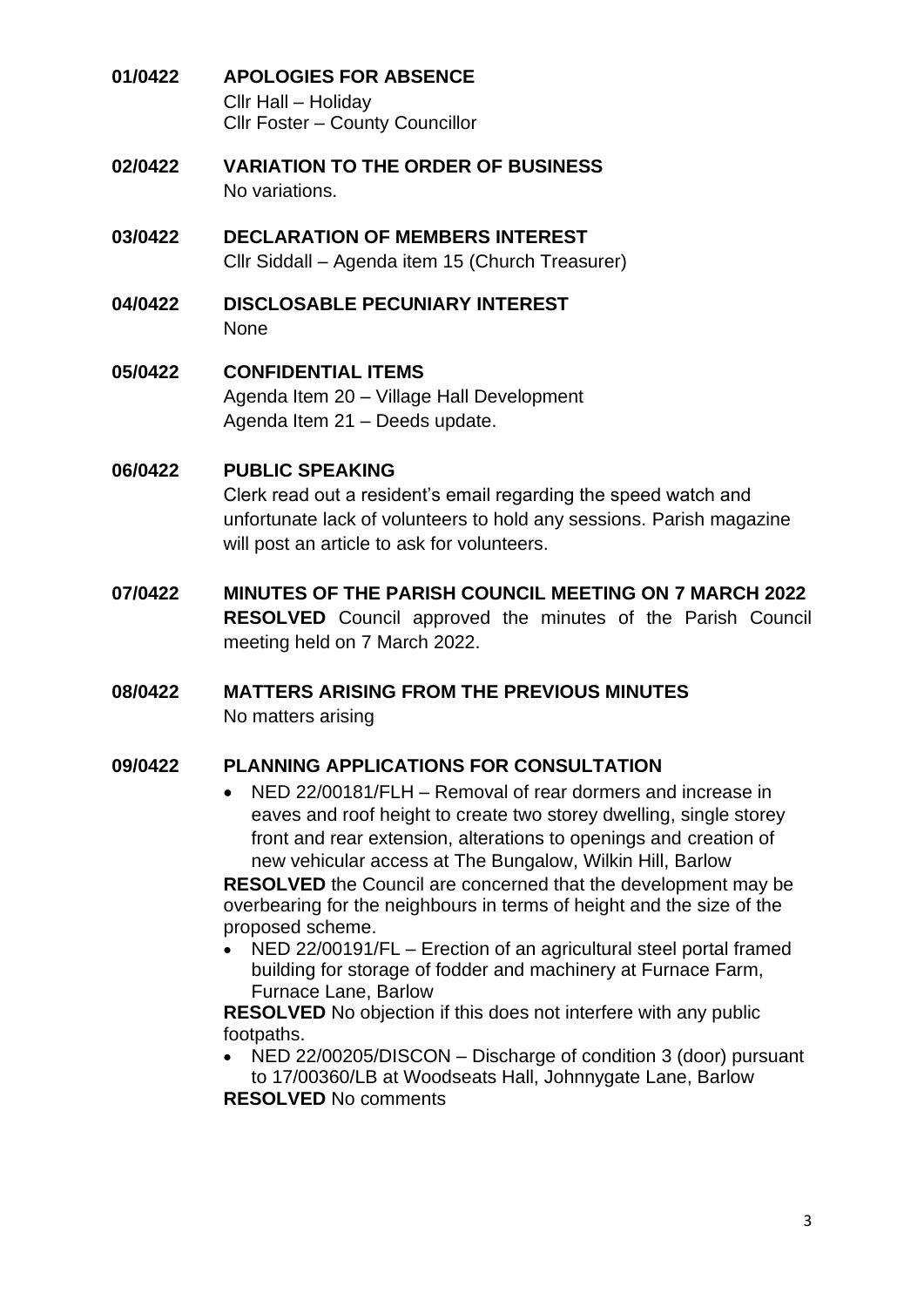### <span id="page-3-0"></span>**10/0422 PLANNING DECISIONS**

• NED 22/00141/AGD – Proposed agricultural polytunnel at Village Logs, Johnnygate Lane, Barlow – **Planning permission required – 15 March 2022**

**RESOLVED** Noted

# <span id="page-3-1"></span>**11/0422 ANY OTHER PLANNING MATTERS** Appeal decision – Dismissed – APP/R1038/W/20/3257059 – Woodside, Hackney Lane, Barlow (NED 19/01082/FL) **RESOLVED** Noted

### <span id="page-3-2"></span>**12/0422 PLANNING APPLICATIONS CIRCULATED AT THE MEETING**

NED 22/00282/FL – Retrospective full planning application for change of use of land to garden area for car parking, removal of tree, widening of access gate and repairs/reinstatement of wall (Conservation Area) at Mill Farm Cottage, Crow Hole, Barlow

**RESOLVED** The gravel used has changed the overall look of the area a subtle type should be used. The well-established removed tree should be replaced with a similar established Yew tree. The access gate has changed the overall look of the area within a Conservation Area.

## <span id="page-3-3"></span>**13/0422 DISTRICT COUNCILLOR REPORT**

Cllr Strafford-Stephenson was in attendance. Cllr Strafford-Stephenson reported on local case issues. Fly tipping issues were discussed, and the following areas highlighted for possible cameras to be positioned at Fox Lane and Keepers Lane.

Cllr Strafford-Stephenson also reported regarding the £150 energy rebate available, Chairmans Charity events coming up and meet the Council event to be held at Barlow Village Hall on 16 May 2022.

## <span id="page-3-4"></span>**14/0422 COUNTY COUNCILLOR REPORT**

Cllr Foster was not in attendance and submitted the following report: the main thing Cllr Foster would like to bring to the attention of the Council is the New Speed Indicator Device policy, which Cllr Foster has been working on with Derbyshire County Council for some time now in order to have it drafted and passed by Cabinet. The new policy was agreed a couple of weeks ago and means that Parishes will now be able to apply for permission to install one or more SID in their village, where concerns of speeding are. The cost of purchase and installation will be the responsibility of Parish Councils. This is a fantastic new scheme in Derbyshire as previously, the installation of vehicle speed activated signs was not permitted (even where Parishes offered to pay for it themselves) unless strict criteria such as traffic collision and speed statistics were fulfilled. Since being announced, this scheme is very popular, and Cllr Foster understands that a number of Parishes have already expressed interest.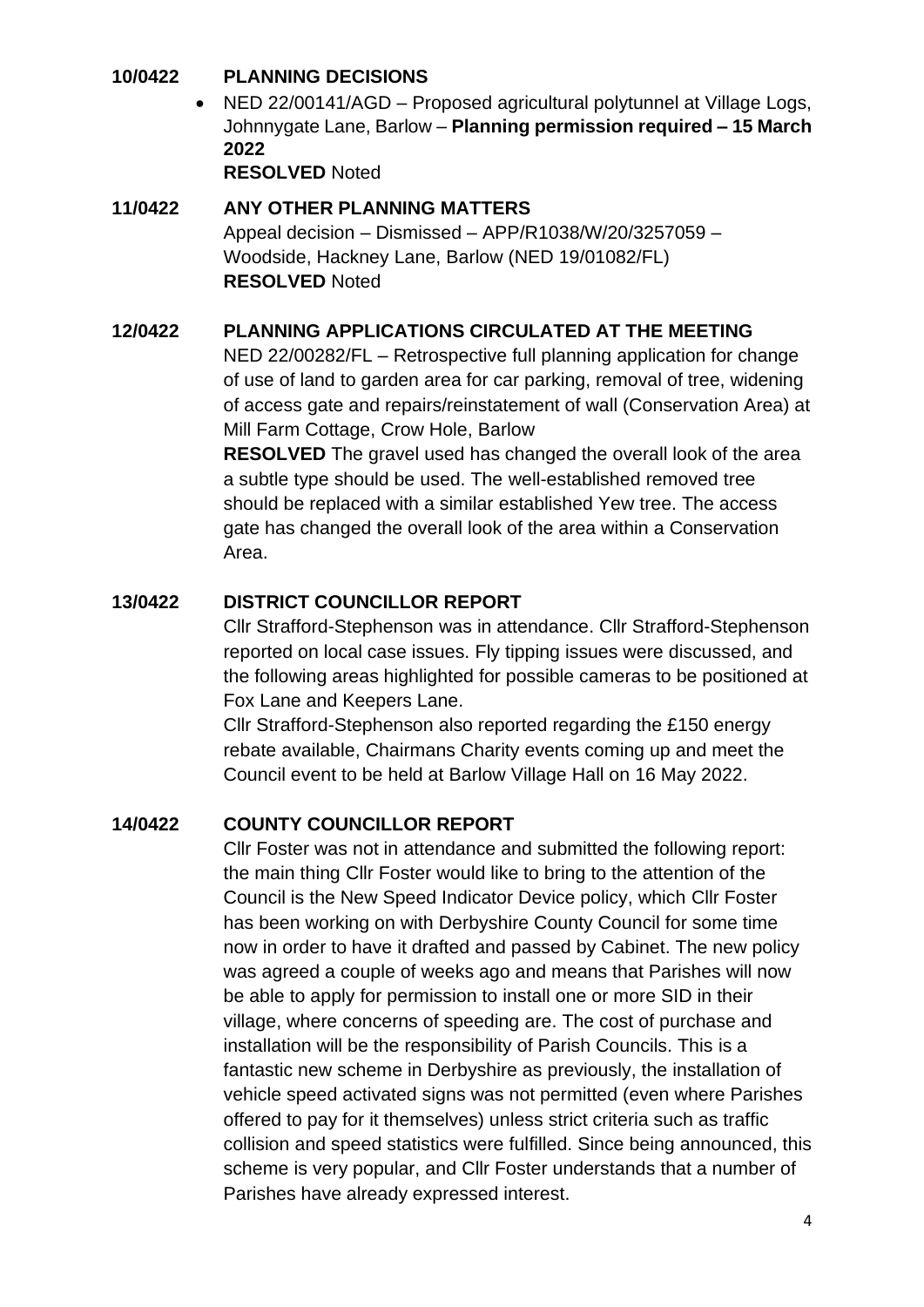Cllr Foster would advise councillors, if they are interested in such a scheme, to make a decision this evening, even if in principle to contact Derbyshire County Council and apply as soon as possible.

You will also have received Cllr Foster's update as Police and Crime Commissioner about funding that is being made available to Parishes to help with the purchase of SIDS, more information on how to apply for Police and Crime Commissioner funding will be sent to you soon.

Another update is on the Capital investment programme agreed at Derbyshire County Council totalling £58 million for 2022/2023 for roads and pavements repairs across our county. This will include surface dressing, traffic safety schemes, draining improvements and maintenance to bridges and retaining walls.

Furthermore, Cllr Foster would like to encourage residents and Councillors to continue to report potholes as soon as they appear for the most effective resolution. The quickest way to do this is via the Derbyshire County Council website. The system has recently been improved. Any issues experienced with the system, please let Cllr Foster know. If the repairs are taking a while, this can be reported to Cllr Foster who will be happy to escalate it further.

#### <span id="page-4-0"></span>**15/0422 POLICE LIAISON OFFICER/CRIME REPORT**

Police liaison officer did not attend the meeting. Crime report for March 2022 1 x Violent crime against a person 1 x Theft 1 x Public Order **RESOLVED** Noted

- <span id="page-4-1"></span>**16/0422 DALC CIRCULARS FOR MARCH 2022 RESOLVED** Noted
- <span id="page-4-2"></span>**17/0422 PCC – LISTENING TO YOU SURVEY RESOLVED** Noted
- <span id="page-4-3"></span>**18/0422 DALC ANNUAL SUBSCRIPTION RESOLVED** approved enhanced subscription at £443.27.
- <span id="page-4-4"></span>**19/0422 CHESTERFIELD BOROUGH COUNCIL – CALL FOR SITES RESOLVED** Noted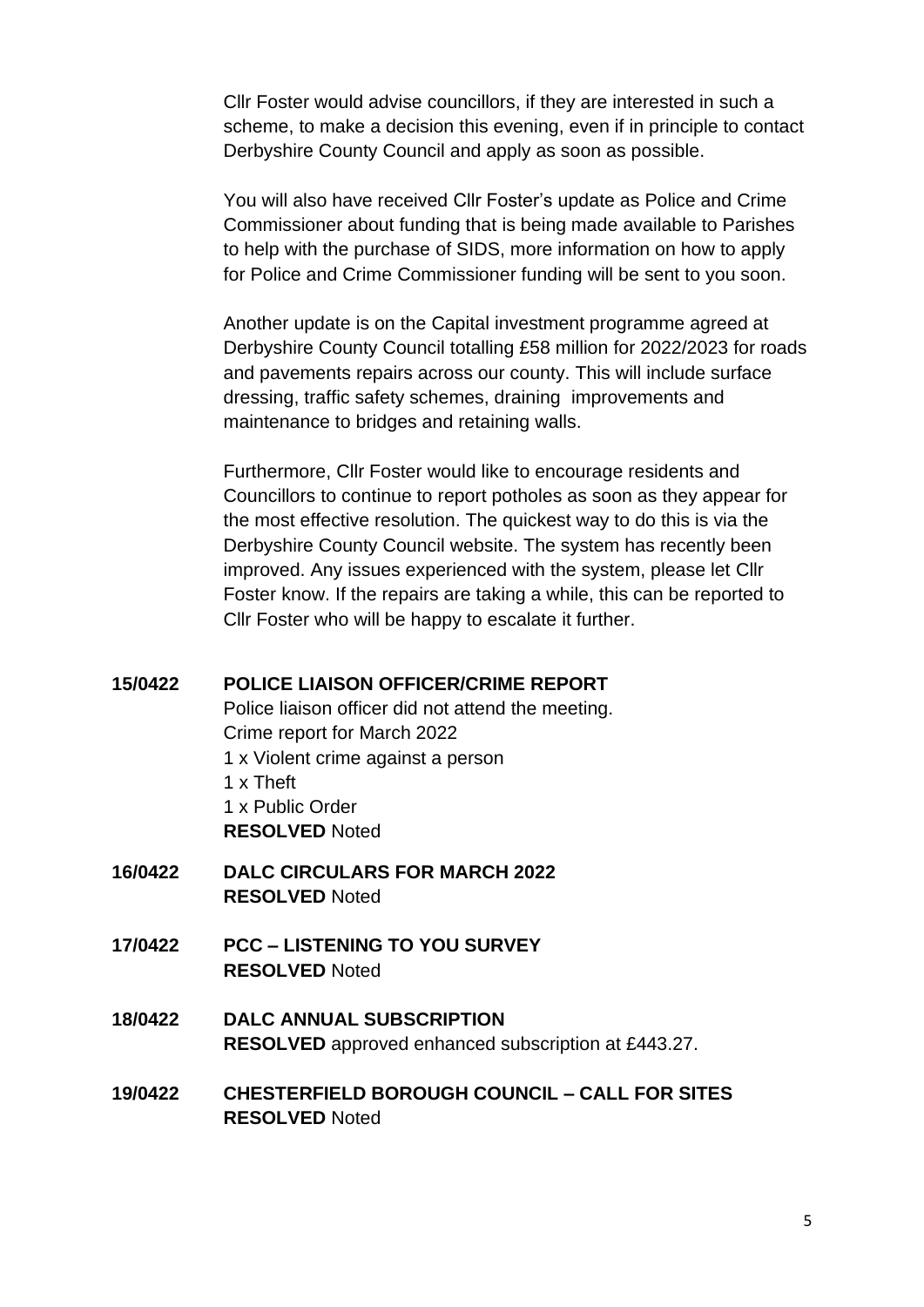<span id="page-5-0"></span>**20/0422 NOTICE OF PARISH COUNCILLOR VACANCY** Clerk reported that an election has not been called for this vacancy. **RESOLVED** Noted

### <span id="page-5-1"></span>**21/0422 OMICRON DISCRETIONARY GRANT** Clerk reported that NEDDC had awarded £2,500.00. **RESOLVED** Noted

## <span id="page-5-2"></span>**22/0422 TRIAL OF SPEED INDICATOR DEVICES RESOLVED** approved for the Clerk to submit the following locations for speed indicator devices Valley Road westbound and directly outside of the school on both sides of the road to Derbyshire County Council.

- <span id="page-5-3"></span>**23/0422 BARLOW PARISH COUNCIL LOGO RESOLVED** Deferred to the next meeting.
- <span id="page-5-4"></span>**24/0422 MODS LANE DMMO APPLICATION** Clerk chased the application however the DCC officer reported they are still waiting for the report to be approved. **RESOLVED** Noted
- <span id="page-5-5"></span>**25/0422 NEIGHBOURHOOD WATCH SIGN LOCATIONS RESOLVED** Approved signs to be installed at the Commonside area.

# <span id="page-5-6"></span>**26/0422 FINANCE REPORT**

**RESOLVED** Approved the income and expenditure reports for April 2022 along with the March 2022 bank reconciliation. (Appendix 1).

- <span id="page-5-7"></span>**27/0422 INCREASE IN GROUNDS MAINTENANCE CHARGE RESOLVED** Approved the increase of 10% due to rising fuel costs.
- <span id="page-5-8"></span>**28/0422 INTERNAL AUDITOR FOR 2021/22 RESOLVED** Approved B Wood to carry out the internal audit.
- <span id="page-5-9"></span>**29/0422 MONTHLY INSPECTION REPORT** Cllr Booker and Herrmann carried out the monthly inspection for March 2022. **RESOLVED** Noted.
- <span id="page-5-10"></span>**30/0422 MONTHLY HALL INSPECTION REPORTS RESOLVED** Cllr Brougham to conduct the monthly hall inspection for April 2022.
- <span id="page-5-11"></span>**31/0422 WEEKLY PLAYGROUND INSPECTIONS REPORT RESOLVED** Week commencing 11 April – Cllr Brougham Week commencing 18 April – Cllr Hall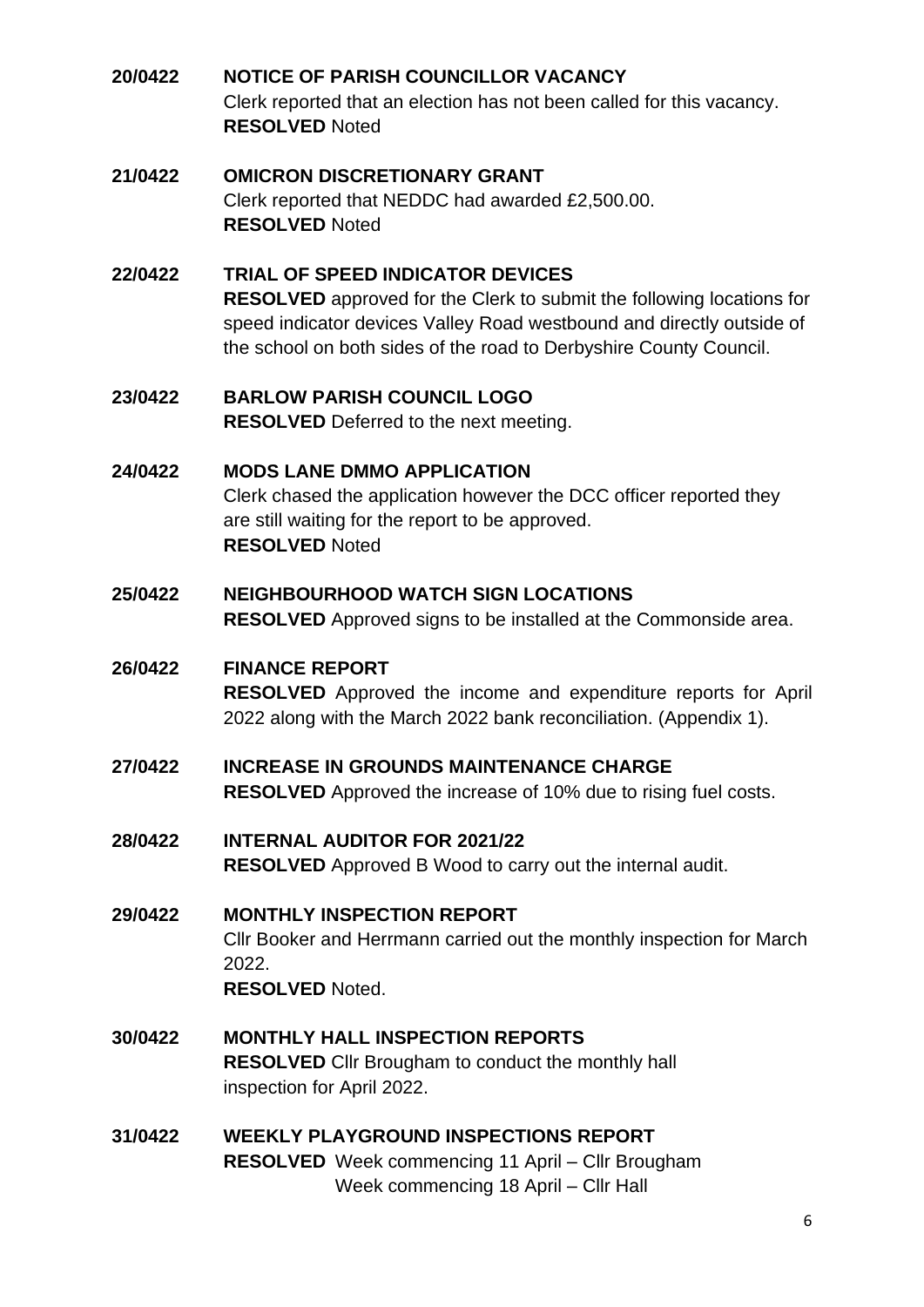Week commencing 25 April – Cllr Booker Week commencing 2 May – Cllr McNeill Week commencing 9 May – Cllr Herrmann

## <span id="page-6-0"></span>**32/0422 STONE WALL REPAIRS AROUND PLAY AREA** Clerk awaiting date for inspection from stone waller. **RESOLVED** Noted

### <span id="page-6-1"></span>**33/0422 DEFIBRILLATOR LOCATIONS**

**RESOLVED** Clerk and Cllr McNeill to meet with The Tickled Trout when the cabinet has arrived to discuss the location of the defibrillator and cabinet. Clerk to contact St Lawrence Church to ask for their electrician to ensure the defibrillator and cabinet can be installed safely in that area. Clerk to ask for clarification on where the defibrillator and cabinet will be placed.

### <span id="page-6-2"></span>**34/0422 VILLAGE ENTRY SIGNS WITH SPEED GATES**

Clerk reported the correspondence received from Derbyshire County Council regarding the OITH licence. **RESOLVED** Noted

- <span id="page-6-3"></span>**35/0422 WALKING HUB INFORMATION BOARD RESOLVED** Deferred to the next meeting.
- <span id="page-6-4"></span>**36/0422 QUEENS PLATINUM JUBILEE CELEBRATIONS RESOLVED** Cllr McNeill to contact Johnny Wray and Carnival Committee to help organise a village picnic on Sunday 5 June 2022. Budget agreed at £500.00.
- <span id="page-6-5"></span>**37/0422 BARLOW PARISH COUNCIL FACEBOOK PAGE RESOLVED** Clerk to establish a Facebook page for the Parish Council.
- <span id="page-6-6"></span>**38/0422 BARLOW BOOK EXCHANGE RESOLVED** delegated power to Book exchange team to run and look after the book exchange phone box. Council will continue to insure the phone box.

That in view of the confidential nature of the business about to be transacted, a resolution to exclude the Press and Public from the meeting in accordance with the Public Bodies (Admission to Meetings) Act 1960, s1, in order to discuss these items has been resolved.

<span id="page-6-7"></span>**39/0422 VILLAGE HALL DEVELOPMENT** No further developments to report. **RESOLVED** Noted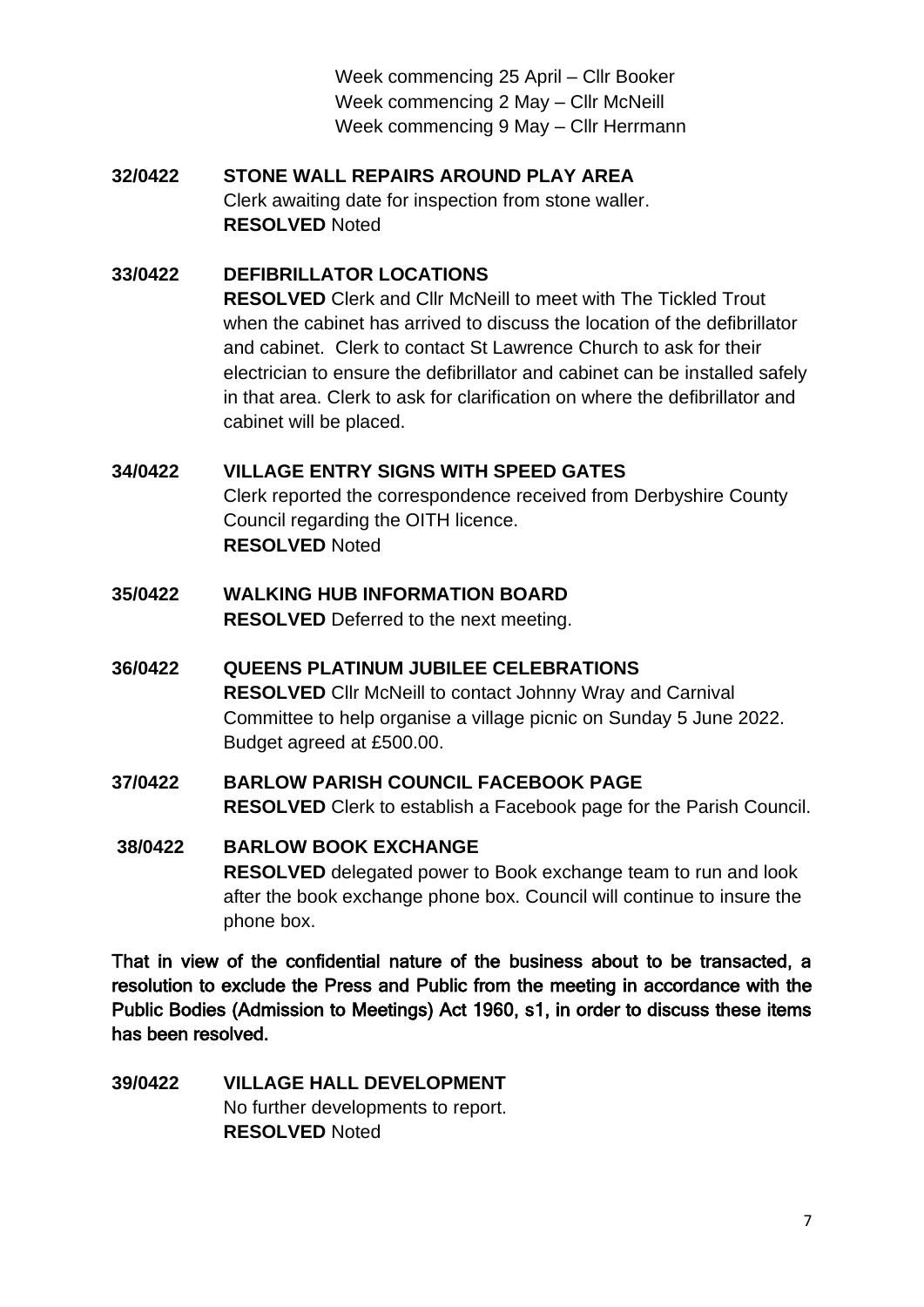### <span id="page-7-0"></span>**40/0422 DEEDS UPDATE**

Clerk submitted a report to Councillors regarding the Parish Council

Deeds.

**RESOLVED** No further action is required regarding the deeds.

<span id="page-7-1"></span>**41/0422 ITEMS FOR MAY AGENDA RESOLVED** History Collection Queens Mothers Garden Quote for installation of sails

### <span id="page-7-2"></span>**42/0422 NEXT MEETING RESOLVED** meeting on 9 May 2022 at 7.30pm at the Village Hall.

The meeting closed at 9.45pm

Signed ………………………………………………..

Chairperson Date 9 May 2022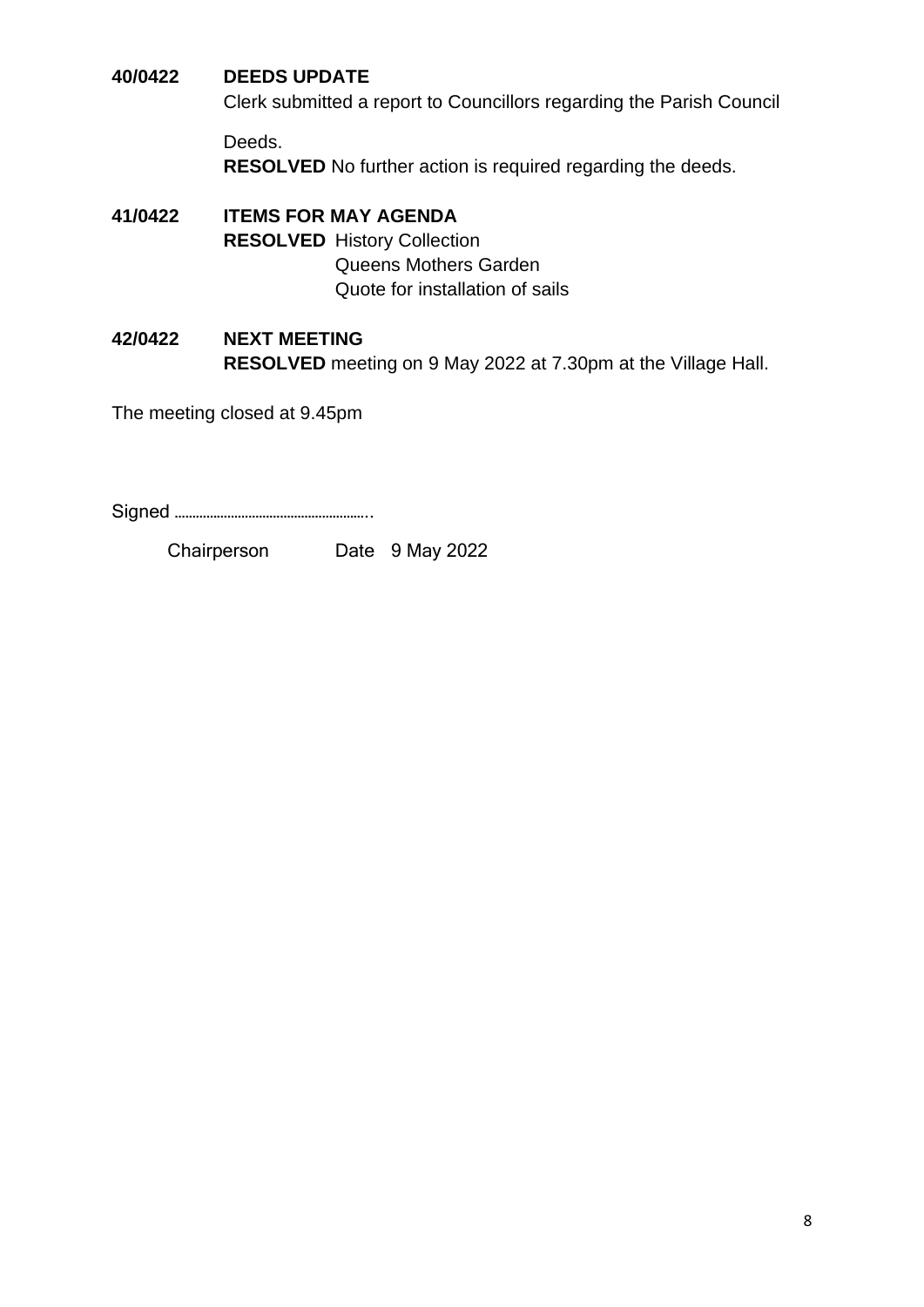#### **Appendix 1**

<span id="page-8-0"></span>

| <b>April 22</b> | <b>Cheque Requests</b>  |                                          |   |               |   |                |       |           |
|-----------------|-------------------------|------------------------------------------|---|---------------|---|----------------|-------|-----------|
|                 | <b>Payee</b>            | <b>Details</b>                           |   | <b>Amount</b> |   | <b>Vat Rec</b> | Total |           |
| D/D             | <b>PlusNet</b>          | <b>Broadband Bill</b>                    | £ | 17.00         | £ | 3.40           | £     | 20.40     |
| D/D             | <b>British Gas Lite</b> | Electric Bill (21/02/2022 to 21/03/2022) | £ | 38.10         | £ | 1.90           | £     | 40.00     |
| D/D             | <b>British Gas Lite</b> | Gas Bill (21/02/2022 to 21/03/2022)      | £ | 182.69        | £ | 9.13           | £     | 191.82    |
| 300048          | <b>DCS Cleaning</b>     | <b>Cleaning Village Hall</b>             | £ | 518.39        | £ | 103.68         | £     | 622.07    |
| 300049          | <b>Hall Hirer</b>       | <b>CC Refund</b>                         | £ | 25.00         | £ | $\blacksquare$ | £     | 25.00     |
| 300053          | <b>HMRC</b>             | Payroll - March 2022                     | £ | 133.20        | £ | $\blacksquare$ | £     | 133.20    |
| 300052          | <b>Miscellaneous</b>    | Payroll - March 2022                     | £ | 632.40        | £ |                | £     | 632.40    |
| 300054          | Plumbsafe               | <b>Boiler Service</b>                    | £ | 70.00         | £ | 14.00          | £     | 84.00     |
| 300055          | <b>William Brindley</b> | <b>Grass Cutting</b>                     | £ | 88.00         | £ |                | £     | 88.00     |
|                 |                         |                                          |   | £1,704.78     |   | £132.11        |       | £1,836.89 |